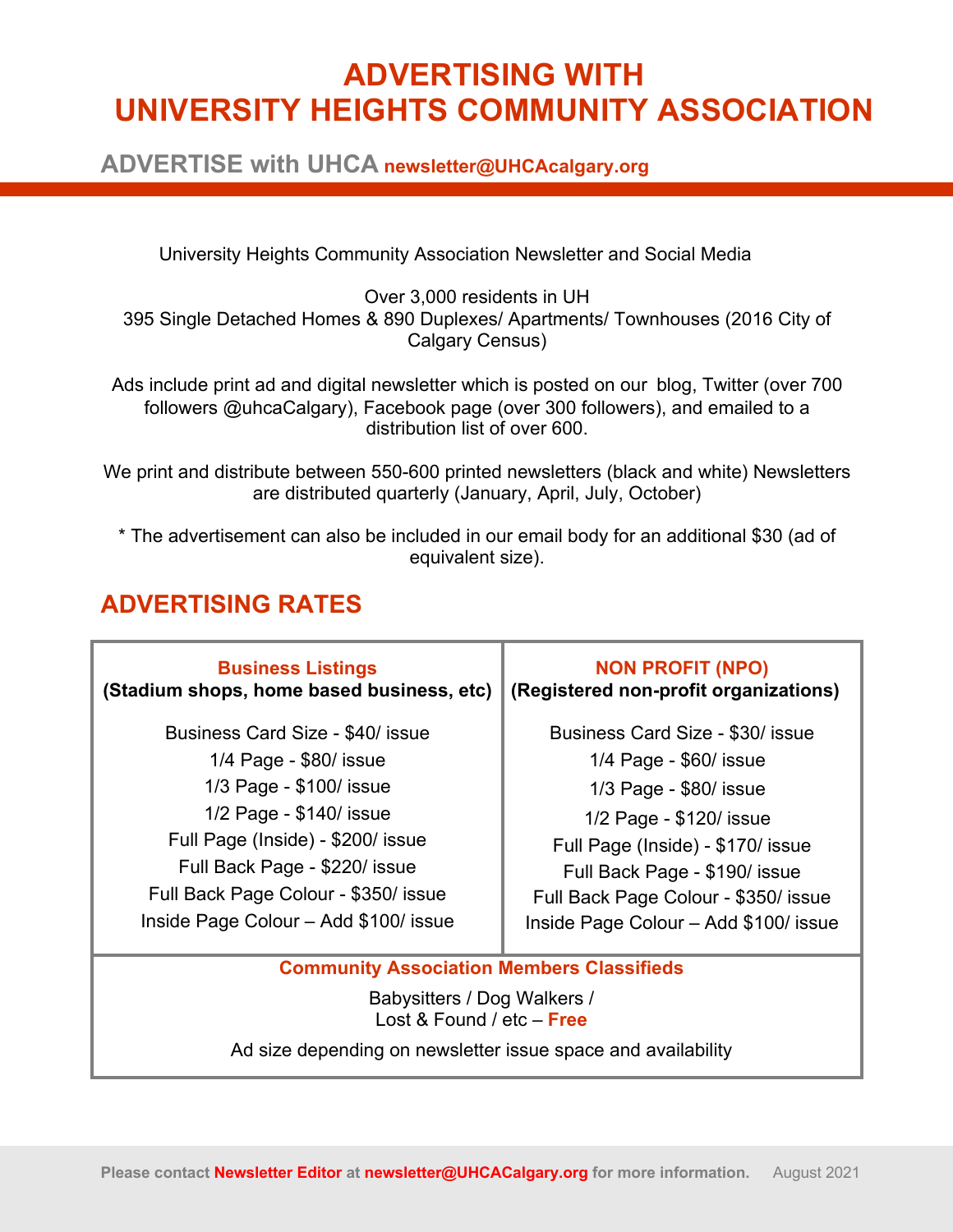# **ADVERTISING WITH UNIVERSITY HEIGHTS COMMUNITY ASSOCIATION**

**ADVERTISE with UHCA newsletter@UHCAcalgary.org**

### **PRINT AD SIZES (INCHES)**

| <b>Full Page</b><br>$1/2$ Page<br>Horizontal | 1/2<br>Page<br>Vertical | 1/3<br>Page<br>Col.<br>1/3 Page<br>Square |
|----------------------------------------------|-------------------------|-------------------------------------------|
|----------------------------------------------|-------------------------|-------------------------------------------|

| <b>Size</b>          | <b>Dimensions</b> |
|----------------------|-------------------|
| Full page            | w7.7 X 10.2h      |
| 1/2 page horizontal  | w7.7 X 4.9h       |
| 1/2 page vertical    | w3.7 X 10.2h      |
| 1/3 page square      | w4.75 X 4.75h     |
| 1/3 page column      | w2.25 X 10.2h     |
| $1/4$ page           | w3.7 X 4.9h       |
| <b>Business Card</b> | $w3.5 \times 2h$  |

\* Note: Online and emailed copies will be in colour, but the printed delivered version is black and white unless otherwise specified. If you want a colour printed copy or a colour insert, please contact us and we can provide rates.

#### **ONLINE AD SIZES (please contact for pricing)**